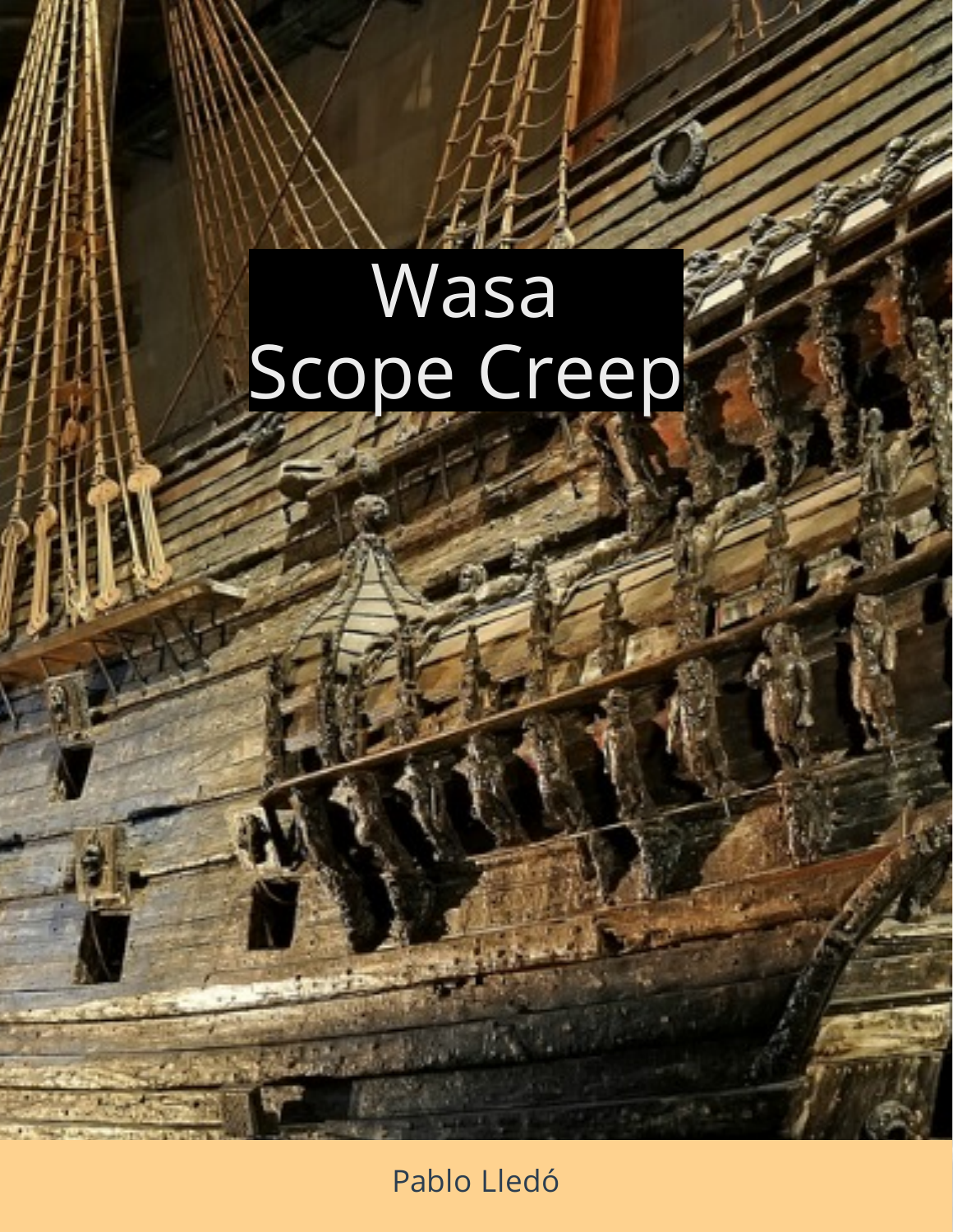# Wasa - Scope Creep

#### WASA AND SCOPE CREEP – BASED ON A TRUE STORY

#### Author: Pablo Lledó; Translation: Dr. David Hillson

Four hundred years ago, the king of Sweden, Gustav II, was at war with Poland. The war had been raging since 1618, and the king's plans required a strong presence in the Baltic Sea.

Most of the ships in the Swedish navy were small patrol vessels with few guns. The King urgently needed to strengthen his fleet, so he decided to build larger heavily-armed ships. To lead this project, he hired master ship-builder Henrik Hybertsson, tasking him to build a gunship 108 feet long with 32 cannons on the gundeck. Master Henrik had built several ships with those specifications, so he accepted the commission, and estimated that the ship would be ready for war within two years.

However, something seemed wrong. Despite the urgency of the project, the King kept requesting design changes. Eventually, after several twists and turns, the King approved the final design of the ship, which was to be called the Wasa, and he donated the raw material to begin construction: a forest of 1,000 oaks.

A few months later, tragedy struck! The Swedish navy lost ten ships during a heavy storm, so the King called Master Henrik with a new instruction: worry about the budget. Accelerate the project to finish sooner, and don't Henrik adjusted the plan and resources to accelerate the project, but a few months later another message arrived from the King: Dear Henrik, I've been thinking. In addition to speeding up the project, you must make the ship bigger, at least 120 feet long, so it can carry more military cargo.

This made things complicated for Henrik, because he had no previous experience of building bigger ships, and at that time, there were no mathematical simulators to automatically enlarge the design. He'd also already cut up all the timber to the original size! Henrik convinced the King that if he wanted to meet the accelerated end date, the maximum size would have to be just 111 feet. Even though the King was not very satisfied, he approved the new project scope.

Henrik and his team were happy because they finished the 111-foot keel in record time. However, his beloved King appeared with another new requirement: In Denmark they are building <sup>a</sup> larger . to be like that ship and it has <sup>a</sup> double row of guns, so I want ours

Henrik was desperate, the King was asking for something that seemed to be against the laws of physics, and he had no materials, no blueprints, no specifications, no experience in building such vessels, and no time. Henrik told the King that in order to enlarge the Wasa, they would have to use wood that was reserved for another ship. The King approved the change, and Henrik agreed to enlarge the ship to 135 feet. But it would probably have been simpler to cut down a new forest instead of stealing resources from another project.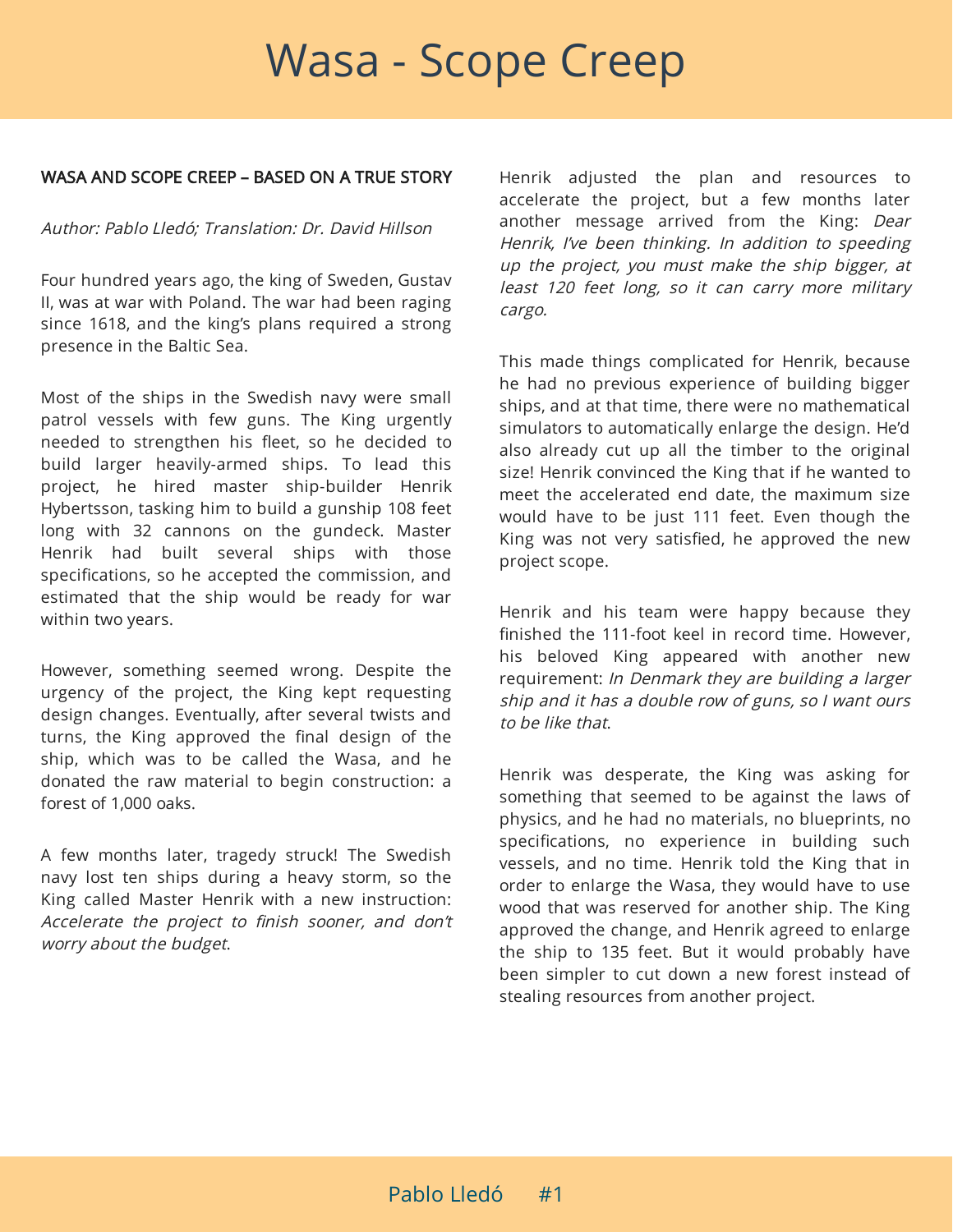### Wasa - Scope Creep

The construction team had grown considerably, and by this time more than 400 people were working on the biggest project in the history of Sweden. When they had made good progress with the expansion of the Wasa to 135 feet, the King had another word with Henrik: One more thing I forgot to mention ... Instead of 32 cannons in one row, we need to fit 36 cannons in 2 rows, plus another 12 small cannons, 48 mortars, and 10 other smaller caliber weapons.

Henrik was really stressed with all of these changes on the fly when they had no time. But he understood that his King must always be obeyed. Fortunately, the budget was not a limitation, so Henrik re-planned to accommodate all the new requirements.

After several months of work, and close to the deadline, the project had made really good progress. However, the King interfered again: Henrik, I am very pleased with progress, but instead of 36 large and 12 small cannons, we need to have 64 big cannons so we can use the same ammunition for all the guns.

The King did not understand that having 64 big cannons would add so much weight that the Wasa would become unstable. Unfortunately Henrik was not able to tell the King about this, because he died of a heart attack when he heard the new requirement.

Fortunately, Henrik had a skilled assistant, Hein Jacobsson, who took over the project determined to please his beloved King Gustav.

Hein moved forward with the project, including the new requirements to include 64 big cannons. Costs were skyrocketing and the King continued to push for an accelerated end date.

The project was almost ready, when the King sent for Hein: I've been looking at the ships the Danish are building. Our ship has to look better than theirs, so I want you to add some decorative sculptures – about 700 should do it. That'll show those Danes!

During all his years building ships, Hein had learned two things: a King must always be pleased, and size matters!

The short time remaining to the end of the project was spent adding decorative sculptures that had no connection with the military equipment; rather than investing that precious time in structural testing of the stability of the ship – remember all that extra weight from the cannons?

Hein insisted that the Wasa could not sail without completing a stability test. There wasn't time for a full test, so they told thirty marines to run from one end of the ship to the other. Even with this simple test, it became clear immediately that the ship was not really stable. But the King couldn't wait any longer and threatened that someone could get hurt if they didn't finish everything right now. So no-one tried to improve stability, but then, Hein didn´t know how to do it anyway.

Finally, after two and a half years of construction, the big day arrived. The most modern, sumptuous and largest ship in the Swedish navy was ready to sail. On 10<sup>th</sup> August 1628, amidst great celebrations, fireworks and in the presence of several foreign diplomats, the Wasa left the port of Stockholm with 150 passengers under Captain Söfring Hansson.